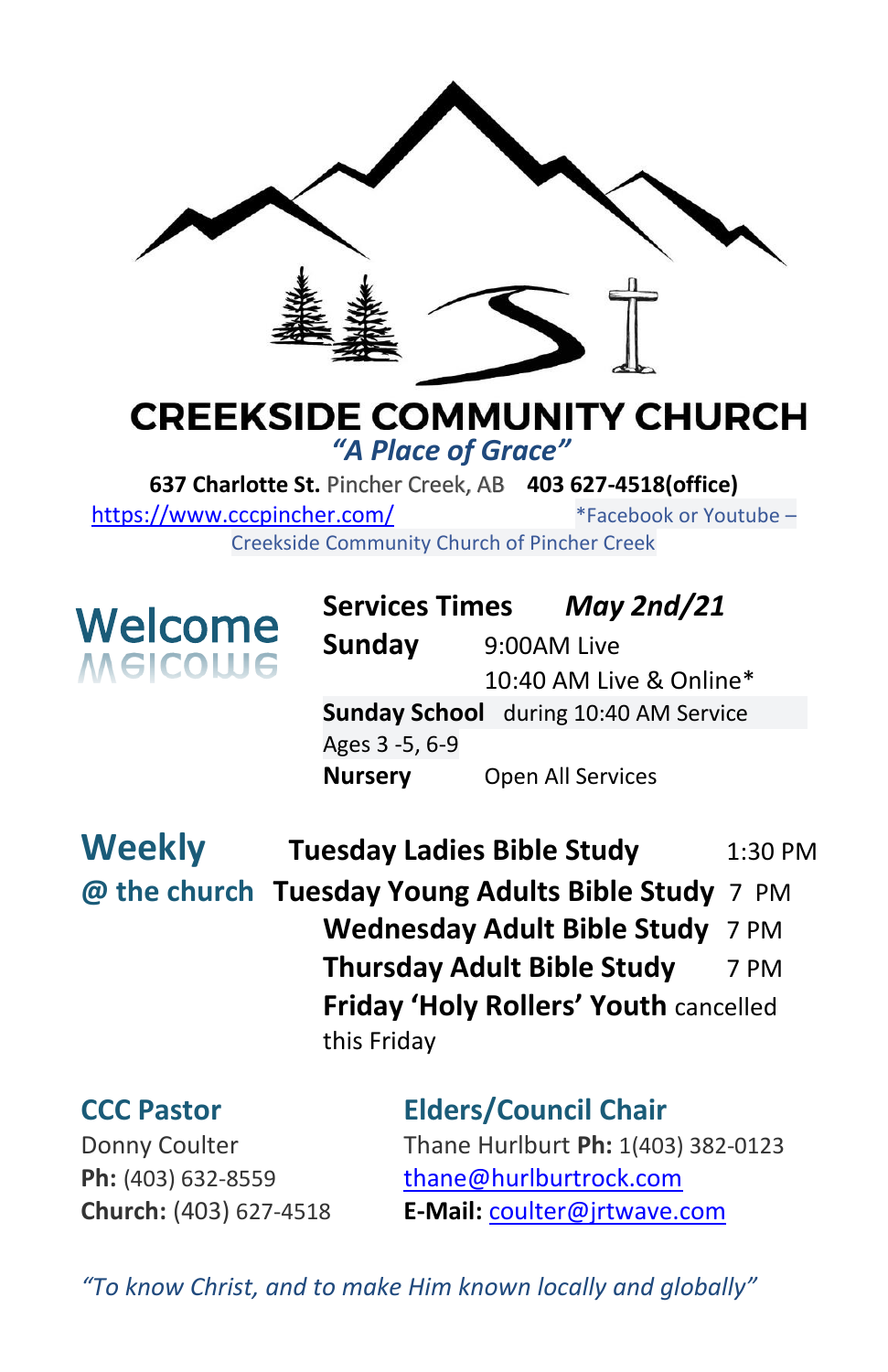# **Ministries & Outreach**

**Community** Joy Hurlburt *Deacon of Congregational Care 403 330-5399*, [joy@hurlburtrock.com](mailto:joy@hurlburtrock.com) **Missions** [sherryakitt@gmail.com](mailto:sherryakitt@gmail.com) **Prayer Needs** Pastor Donny **Youth Ministry 'Holy Rollers' Youth** Lachlan Terpstra Chelsea & Eli Barton **Ph: 403-339-0879 Ph: 403-795-2733 Today's Worship Service**

**Welcome and Announcements** Pastor Donny & Thane *Covid 19 mandated attendance allowances (33 people), wearing of masks, physical distancing, entry main doors, exit north door – all still being adhered to for each service*

*New Members –* Stephen and Nancy Young have asked to become members and they have been recommended by the elders. They will be officially joining the Creeksdie family next Sunday. Let's celebrate with them! *Mill Creek Camp* is hiring staff for its summer programs. Older Teens, young adults if you are interested in a summer job contact Steffi Reynolds (see back page for more info) or talk with Sherry Akitt or George Reynolds *Baptist World Alliance* Women's Division asks for prayer for peace in the country of *Myanmar* this week leading up to Mother's Day next Sunday. Go to http://www.baptistworld.org/stand-with-myanmar

### **Worship through Music** *Led by Peter Griffin*

#### **Today's Prayer and Praise**

- *Thanksgiving for the good weather for calving and for field work*
- *pray for David Heaton in hospital and Joanne his wife, for Bill Metzler and Janet his wife*
- *pray for all in our church family who are dealing with Isolation due to Covid illness or contact*

*"To know Christ, and to make Him known locally and globally"*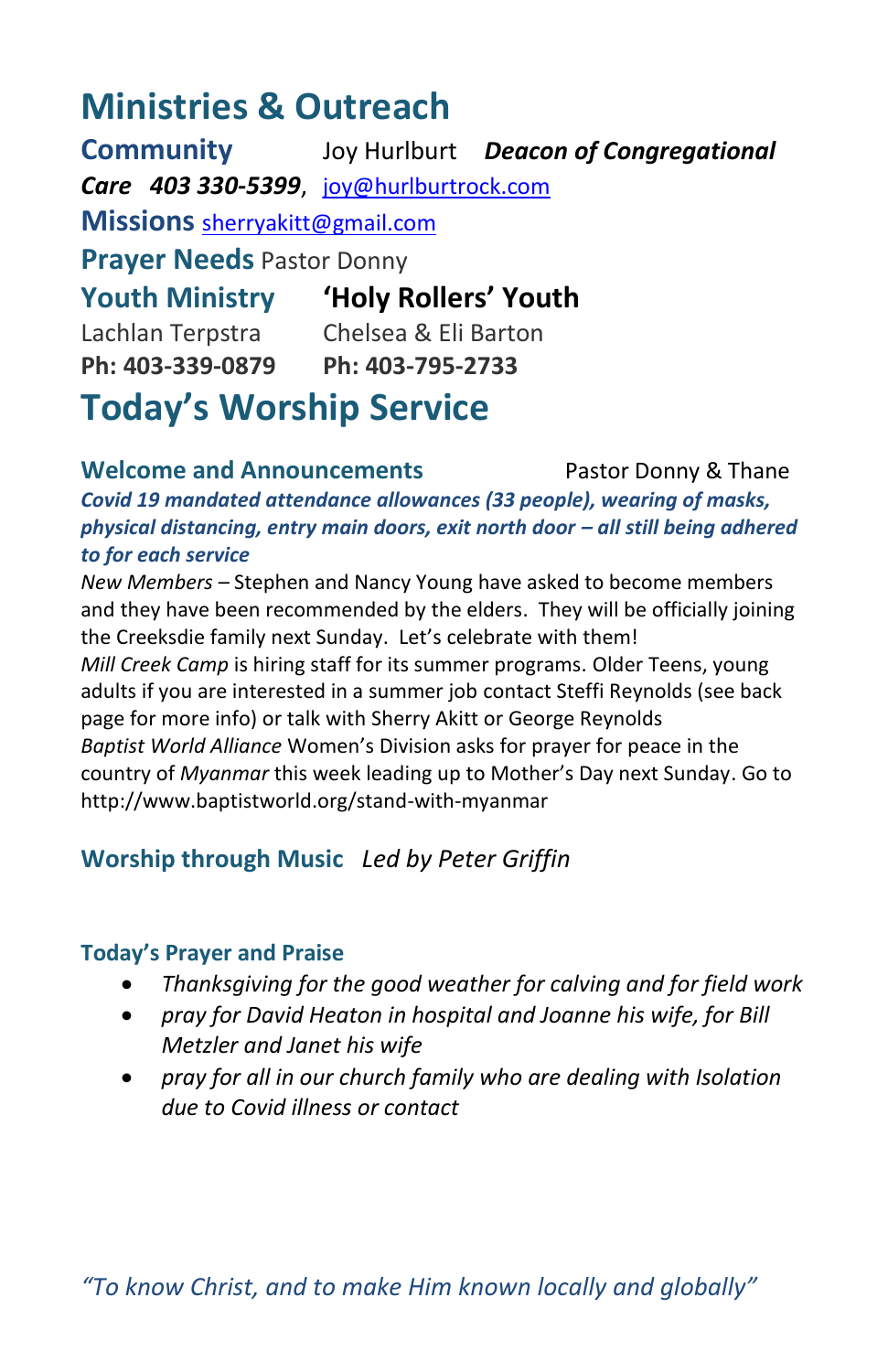**Offerings Options - box** on back table. Or **Mail** to Creekside Community Church Box 757, Pincher Creek T0K 2J0. **Auto-debit** or **etransfer** – [ccctreasurer20@gmail.com](mailto:ccctreasurer20@gmail.com)

**Benevolent offering** - box also on back table or add to your auto-debit

## **Today's Message Notes . . .**

*Pastor Donny, Dana and their three 'at home' children are still in mandatory isolation due to direct contact with a Covid positive person. The whole family will be out of covid jail tomorrow! Brian Friesen will be bringinig the message today.*